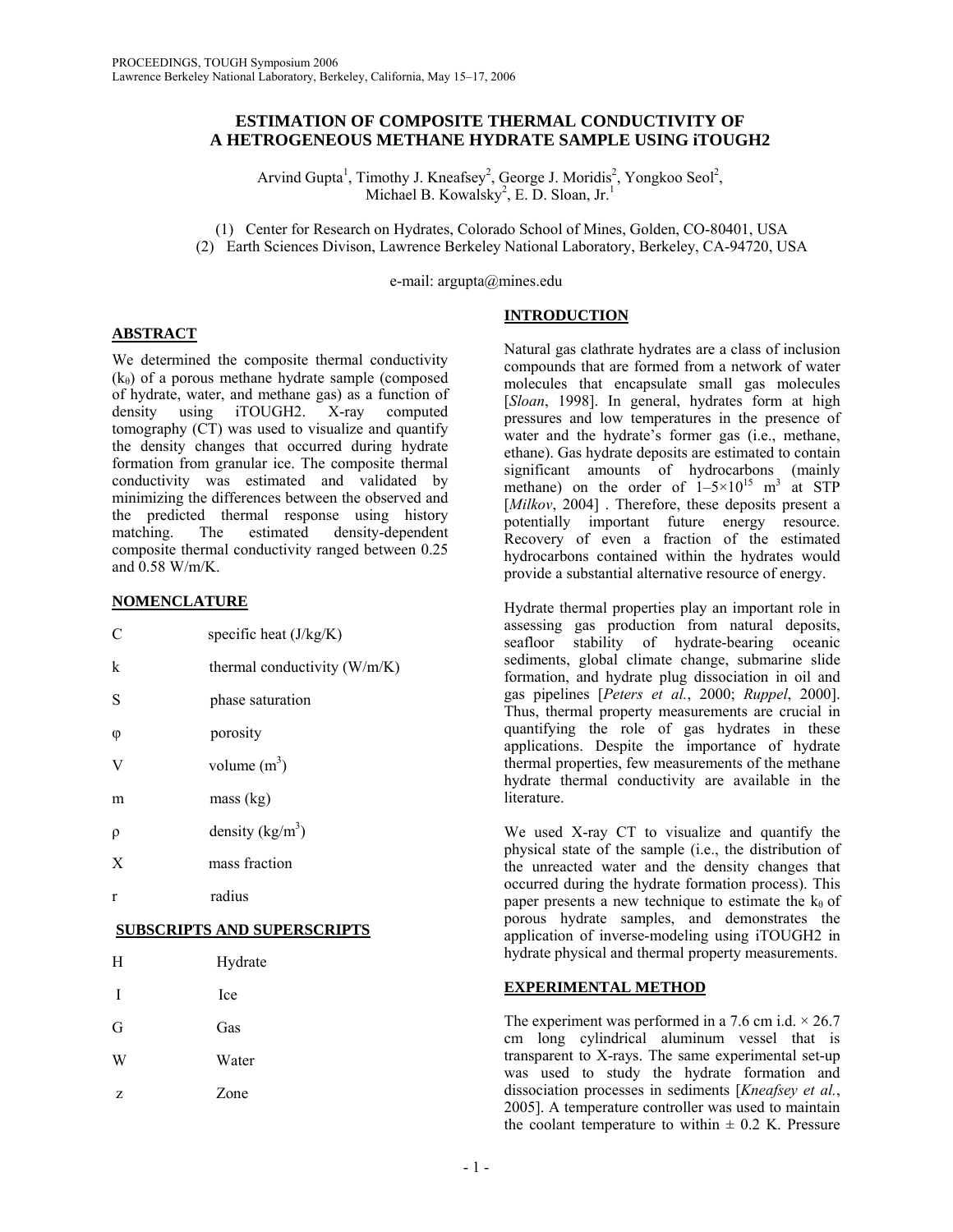was measured within  $\pm 0.007$  MPa on the gas inlet line using a Rosemount 1151 pressure transducer. Three type-T thermocouples (18 inches long, 1/16 inch diameter, Omega Engineering, Stamford CT) were used to measure the hydrate sample thermal response. A fourth thermocouple was placed in the vertical direction aligned with the vessel center. For modeling purposes, the exact position of each thermocouple with respect to the vessel center was determined from the CT images.

In this work, we used a modified Siemens Somatom HiQ medical CT scanner with an x-ray energy of 133 keV and a current of 120 mA to collect the hydrate sample images. The CT images provide a measure of material density within a specific volume of 250  $\mu$ m x 250  $\mu$ m  $\times$  5mm (voxel). In our study, axial cross sections of 5 mm thick slices were obtained along the entire sample length, for a total of 54 images.

#### **HYDRATE FORMATION**

Methane hydrate was formed in the vessel from 250– 850 µm size granular ice particles (*Stern et al.*, 1996)*.* The initial porosity of the sample (defined as the volume ratio of pore space filled with gas to the total vessel volume) was estimated to be 32%. After packing with ice, the pressure vessel was transferred to the CT table, and the fluid jacket was connected to the coolant line carrying fluid at 265K.

Methane hydrate was formed by slowly pressurizing the vessel to 6.2 MPa with 99.9% pure methane gas at 265 K. Figure 1 shows the decrease in pressure with time as methane gas was consumed during the conversion of ice into methane hydrate. Figure 1 also shows the temperature profiles at the measured locations during hydrate formation in the closed system. The bath temperature was raised step-wise to the ice point to enhance the hydrate formation by melting the ice. Based on gas consumption and assuming a hydration number equal to 6.0, 91  $\pm$  2 % (by mass) of ice was converted into hydrate over 2 days. The final product was thus a porous heterogeneous sample comprised of a matrix of solid methane hydrate, with pores filled with water and methane gas.

### **DETERMINATION OF SAMPLE COMPOSITE DENSITY AND SPECIFIC HEAT**

Figure 2 shows the axially averaged sample CT images before and after hydrate formation. Thus, Figure 2a shows granular ice and methane gas, and Figure 2b shows methane hydrate, free methane gas, and water. We employed the image processing program ImageJ [*Abramoff et al.*, 2004] to convert xray attenuation distributions to composite density  $(\rho_{\theta})$ , using a calibration curve determined from x-ray attenuation and material density.



*Figure 1. Pressure and temperatures during hydrate formation.* 

Figure 3 shows the variation of composite density,  $\rho_{\theta}$ in the radial direction before and after hydrate formation. The composite density of porous ice was determined from the CT images (averaging the density along the entire radial direction from 0 to 3.8 cm at  $t=0$  hours) to be about 643 kg/m<sup>3</sup>, which is within 1% of the composite density determined according to:

$$
\rho_{\theta} = \rho_I \left( 1 - \varphi \right) + \rho_G \varphi \tag{1}
$$

The composite density of 635 kg/m<sup>3</sup> was calculated based on the pure material properties listed in Table 1 and an initial ice porosity of 32%, with the pores filled with methane gas at 265 K and 6.2 MPa. The good agreement between the measured and the calculated composite density for porous ice validates our approach of estimating sample density using CT images, and also illustrates the usefulness and power of this technique.



*Figure 2. Average X-ray CT images of 51 (out of 54) cross sections, before (left) and after hydrate formation (right). The outer white circle is the aluminum pressure vessel.* 

Based on the significant density variation after hydrate formation, the sample was divided into three different zones; the low-density center ( $\rho$ <sub>avg.</sub> = 420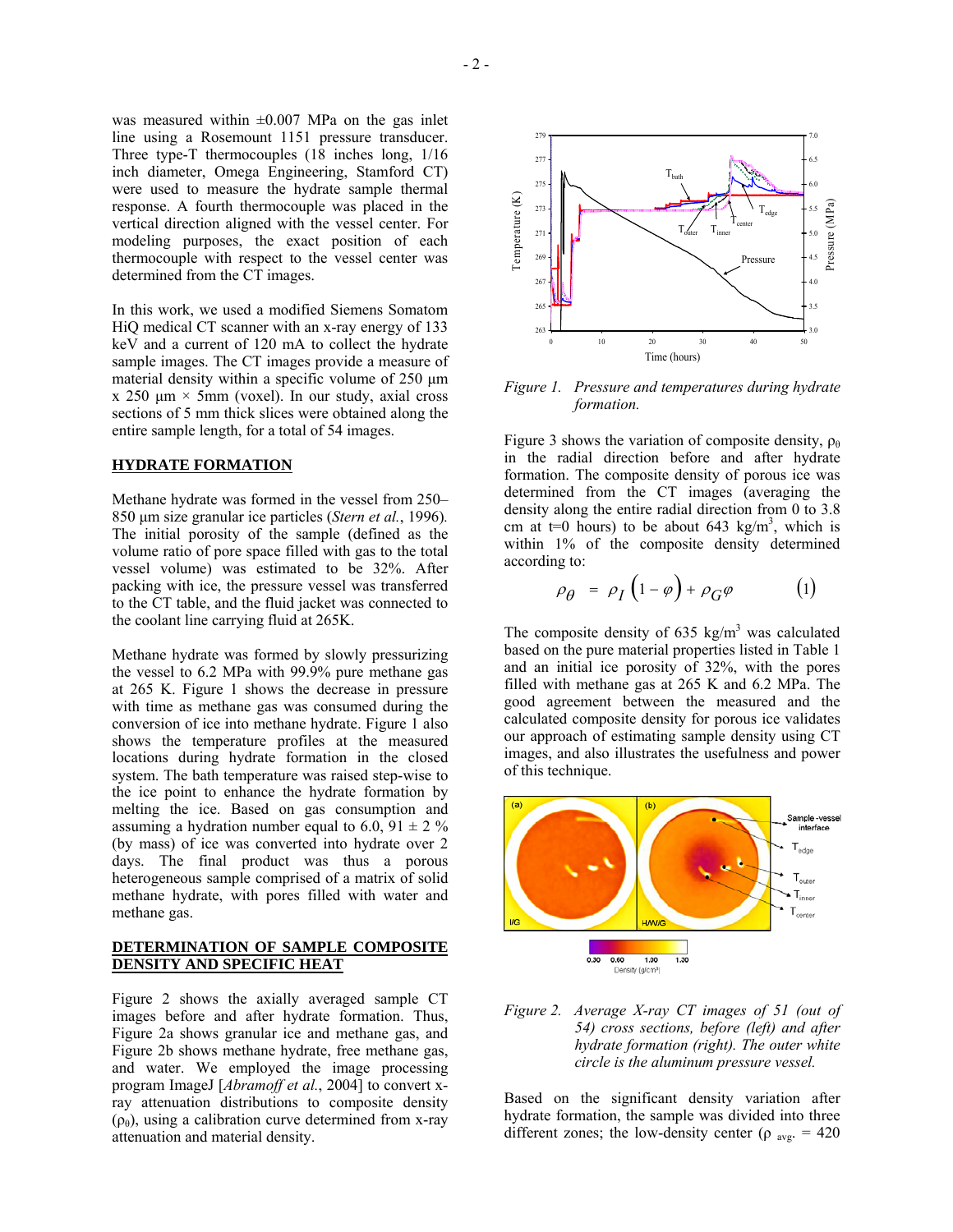kg/m<sup>3</sup>; Zone 1), the transition zone ( $\rho$  <sub>avg</sub>. = 545  $kg/m^3$ ; Zone 2) and the high-density outer zone ( $\rho$ <sub>avg</sub>.  $= 727$  kg/m<sup>3</sup>; Zone 3). As shown in Equation 2a, the composite density reflects the combined contributions of the hydrate, water and gas phases. Because we have three unknowns in each zone  $(S_H,$  $S_G$ , and  $S_w$ ) and two independent relationships (i.e., Equations 2b and 3), it is not possible to determine the unique phase saturation values of hydrate, water, and gas phases in each zone. Therefore, we obtained the range of phase saturations that satisfies Equations 2b and 3, using the simple iterative procedure, described below.

$$
\rho_{\theta} = \rho_G S_G + \rho_H S_H + \rho_W S_W \tag{2a}
$$

where 
$$
S_H = \frac{V_H}{V_Z}
$$
;  $S_G = \frac{V_G}{V_Z}$ ;  $S_W = \frac{V_W}{V_Z}$   
\n $\rho_\theta = \rho_G S_G + \rho_H S_H + \rho_W (1 - S_H - S_G)$  (2b)

$$
S_G + S_H + S_W = 1 \tag{3}
$$

There are only small ranges of  $S_H$ ,  $S_G$ , and  $S_W$  values that can satisfy Equations 2b and 3, and also give physically realistic values (i.e.,  $S_H$ ,  $S_G$ , and  $S_W$  can only take values between 0 and 1). Using the iterative procedure, we calculated between the following  $0.562 \le S_{\text{G}}$ ,  $_{\text{Zonel}} \le 0.602$ ,  $0.006 \le S_{\text{H}}$ ,  $_{\text{Zonel}} \le 0.434$ , and  $0.004 < S_{W}$  z<sub>one1</sub> < 0.392 for Zone 1. Applying this procedure to Zones 2 and 3, ranges of  $S_G$ ,  $S_H$ , and  $S_W$ were calculated for Zones 2 and 3, using the composite density from the CT images in Zones 2 and 3, respectively.

Finally, to ensure that the mass balance of all phases was satisfied, we determined the combinations of phase saturations of hydrate, water, and gas in each zone. This was performed by minimizing the difference between the corresponding estimated and measured mass of each phase.

After determining the combinations of saturations in Zones 1, 2, and 3, we computed the range of composite-specific heats  $(C_{\theta})$  from:

$$
C_{\theta} = C_W X_W + C_H X_H + C_G X_G \tag{4}
$$

where *X* is the mass fraction of each phase.

Using values of  $C_W$ ,  $C_H$ , and  $C_G$  (Table 1), the composite specific heats of Zones 1 to 3 were determined. The estimated range of specific heat values in each zone was used in the inverse modeling simulations to estimate the sample composite thermal conductivity.



*Figure 3. Measured composite density in the radial direction. The porous ice density was averaged along the arrow shown in the CT image. The sample composite density changed in the radial direction after hydrate formation. Based on the density variation, the core was divided into three different regions i.e. Zones 1, 2, and 3.* 

### **THERMAL TESTS**

The temperature response of the sample was measured over time using the thermocouples denoted as  $T_{\text{outer}}$ ,  $T_{\text{inner}}$ , and  $T_{\text{center}}$  in Figure 2. We conducted two thermal tests at pressure and temperature conditions within the methane hydrate stability zone. The equilibrium temperature of methane hydrate is 279.6 K at 4.98 MPa. The first thermal test involved a step-wise decrease of the bath temperature from  $279.1$  K to  $277.3$  K at a constant pressure of 4.98 MPa. In the second thermal test, the bath temperature was increased from 277.3 K to 279.1 K at 4.98 MPa. Temperature data were collected every 20 seconds using a Keithley 2750 data acquisition system. In both tests, pressure was also continuously monitored.

| Phase                               | C        |                      |         |
|-------------------------------------|----------|----------------------|---------|
|                                     | (J/kg/K) | (kg/m <sup>3</sup> ) | (W/m/K) |
| lce                                 | 2040     | 917                  | 2.23    |
| Hydrate                             | 2080     | 910                  | 0.575   |
| Water<br>(at 4.98 MPa, 277 K)       | 4188     | 1000                 | 0.57    |
| Methane Gas<br>(at 4.98 MPa, 277 K) | 2612     | 38.9                 | 0.035   |

*Table 1. Pure phase properties* 

### **COMPOSITE THERMAL CONDUCTIVITY ESTIMATION AND VALIDATION**

In this study, we determined the composite thermal conductivity of a porous methane hydrate sample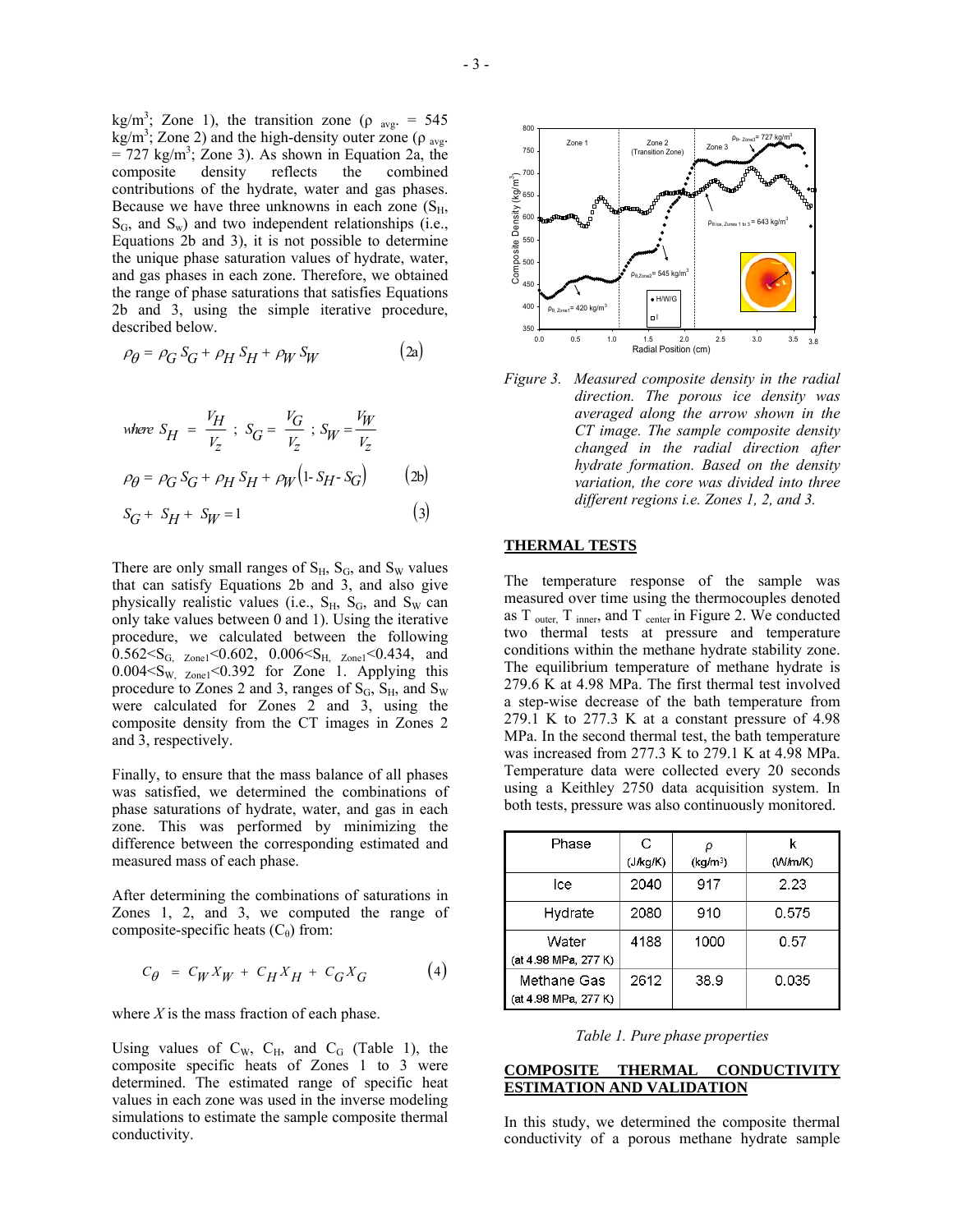(consisting of hydrate, water, and gas) by a historymatching technique using iTOUGH2 [*Finsterle*, 1999]. iTOUGH2 is capable of handing nonreactive phases, and in this case hydrate does not pose any problems because both tests were performed under thermodynamically stable hydrate conditions.

The cylindrical hydrate sample was assumed to be axially symmetric and was modeled as a onedimensional radial system. The domain, consisting of the composite hydrate sample (containing hydrate, water, and methane gas) was divided into 380 gridblocks of uniform  $\Delta r = 10^{-4}$  m. Owing to heterogeneity in the radial direction, we divided the hydrate sample into three different zones. The exact length of each zone and location of each thermocouple were determined from the CT images. This information was used to assign the thermal data in the radial direction in the simulations.

In Figure 2b, the CT image shows the presence of a gas gap between the sample and the aluminum vessel wall. This gap width is non-uniform and is expected to result in a non-uniform heat flux between the sample and the bath. To address this problem, we used conditions at the outer thermocouple as the outer boundary (instead of those in the bath) in the simulation.

For the radial heat conduction process, the rate of heat flow is dictated by the medium thermal diffusivity  $[(\alpha= k / (\rho^*C))]$ . Because of nonflowing conditions, we assume no advective flow, and consequently heat transfer occurs only through conduction. We assigned the composite sample density and specific heat to each zone in the simulation. The gridblocks within the same zone had the same value of composite density and specific heat. Subsequently, we estimated the composite thermal conductivity  $(k_{\theta})$  of each zone by minimizing the differences between the observed and predicted thermal response using history matching. The optimal  $k_{\theta}$  values in Zones 1 to 3 were determined using the following procedure.

The thermal conductivity estimation process involved two steps. In Step 1, individual zone composite thermal conductivities  $(k_{\theta})$  were optimized and estimated by inverse modeling of the first thermal data set using iTOUGH2 (as described above). In the inverse modeling, we used the conditions at the outer thermocouple as a boundary and predicted the temperature response of the two internal thermocouples.

Figure 4 shows the comparison between observed and predicted temperature versus time profiles during the first thermal test (decreasing the temperature from 279.1 to 277.3 K), for the optimal values of  $k_{\theta, Zone 1}$ ,  $k_{\theta,Zone}$  2, and  $k_{\theta,Zone}$  3, equal to 0.25, 0.45 and 0.58 W/m/K, respectively.



*Figure 4. Calibration and parameter determination from cooling data in the H/W/G system by inverse modeling. The symbols represent data, and lines represent model results.* 

These optimized values of composite thermal conductivity were consistent within  $\pm 0.05$  W/m/K for Zones 1 and 3 and  $\pm 0.10$  W/m/K for Zone 2. In contrast to Zones 1 and 3, the composite thermal conductivity of Zone 2 exhibited a relatively larger error in the estimation. The large error in the  $k_{\theta}$ estimation in Zone 2 was attributed to the relatively large variation in the bulk density determined from the CT images.

In Step 2, we assigned the estimated composite thermal conductivities  $(k_{\theta})$  to each zone and performed the forward simulation to predict the thermal response at the internal thermocouple locations for the temperature increase at the outer thermocouple (277.3 to 279.1 K). Figure 5 shows the comparison between the observed and predicted temperature versus time profiles for the heating test. The proximity between observed and predicted profiles validated the estimated  $k_{\theta}$  for each zone that was derived in Step 1.

The inverse modeling simulations were performed for the entire range of phase saturations determined and yielded the optimal values of composite thermal conductivity  $(k_\theta)$ . For some saturation values, unrealistic saturation values were obtained, e.g., an estimated thermal conductivity in Zone 2 was higher than that in Zone 3, in spite of its lower density. Such cases were omitted from the final results.